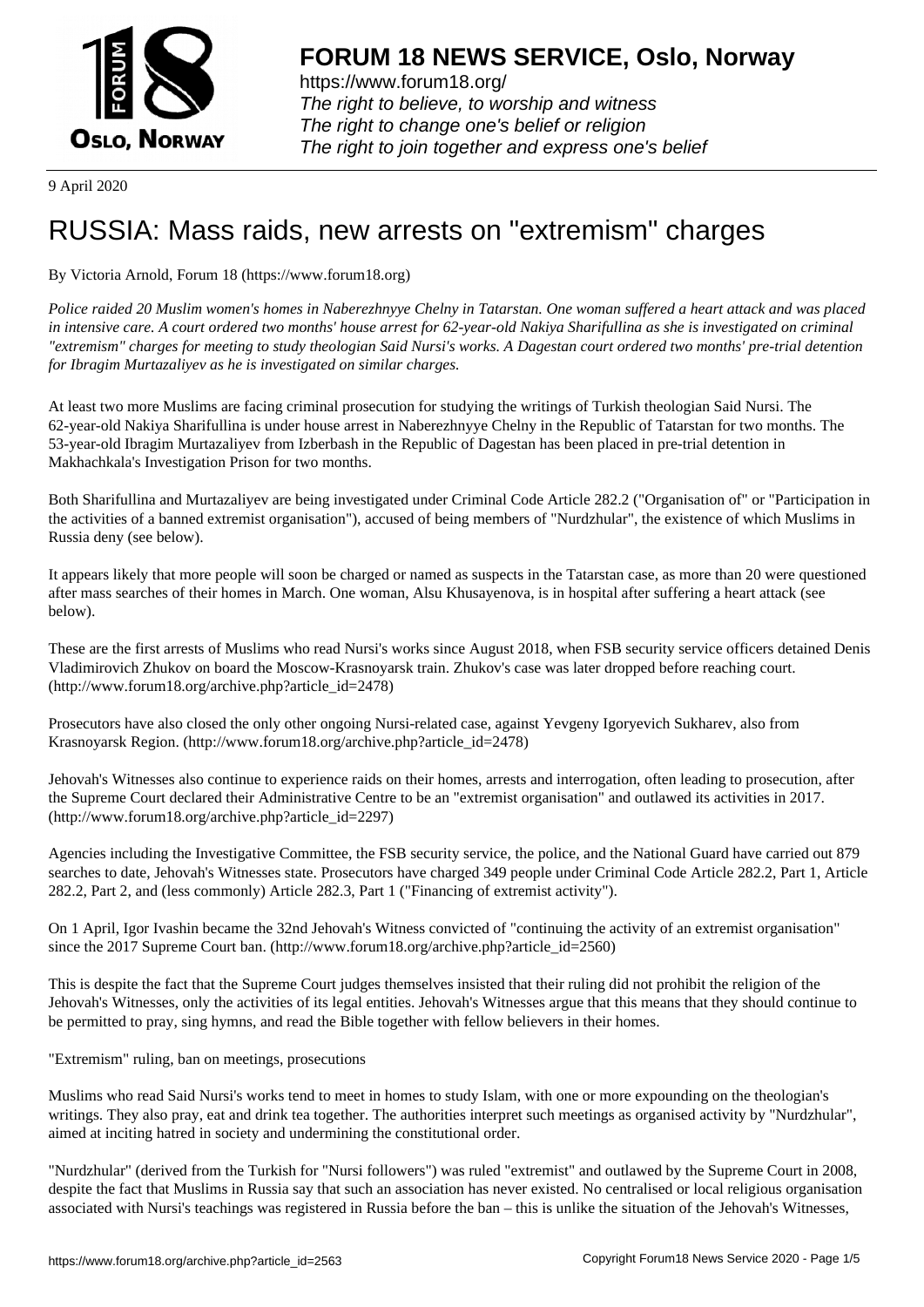Many Russian translations of Nursi's books have been outlawed, both before and since the prohibition on "Nurdzhular", despite their not calling for violence or the violation of human rights. (http://www.forum18.org/archive.php?article\_id=2215)

On 28 August 2018, the European Court of Human Rights (ECtHR) in Strasbourg found (Application Nos. 1413/08 and 28621/11 (http://hudoc.echr.coe.int/eng?i=001-185293)) that Russian bans on Nursi's works violated Article 10 ("Freedom of expression") of the European Convention on Human Rights and Fundamental Freedoms. All ECtHR judgments require states to take steps to prevent similar violations from happening, for example by changing laws and state practices. This process is supervised by the Committee of Ministers of the Council of Europe.

After the 2008 ban, people who have met to study Nursi's books have been prosecuted under Criminal Code Article 282.2, Part 1 or Part 2 ("Organisation of" or "Participation in the activity of a social or religious association or other organisation in relation to which a court has adopted a decision legally in force on liquidation or ban on the activity in connection with the carrying out of extremist activity").

Prisoners of conscience and former prisoners

Seven Jehovah's Witnesses - from Saratov and Oryol - are currently jailed for their exercise of freedom of religion and belief (http://www.forum18.org/archive.php?article\_id=2517).

Some of the Jehovah's Witnesses have been tortured (http://www.forum18.org/archive.php?article\_id=2554).

Two Muslim men who read Nursi's works are currently known to be serving jail sentences – Artur Abdulgamidovich Kaltuyev, who received a three-year term in November 2017 (http://www.forum18.org/archive.php?article\_id=2339), and Ilgar Vagif-ogly Aliyev, sentenced to eight years in June 2018 (http://www.forum18.org/archive.php?article\_id=2386).

Four Muslim readers of Nursi's works have been released from prison within the last year:

– Sukhrab Abdulgamidovich Kaltuyev and Ziyavdin Badirsoltanovich Dapayev, jailed with Artur Kaltuyev in November 2017 to three and four years respectively (http://www.forum18.org/archive.php?article\_id=2339);

- Komil Olimovich Odilov, who received a two-year term in June 2018 (http://www.forum18.org/archive.php?article\_id=2391);

- and Yevgeny Lvovich Kim, who was given three years and nine months' imprisonment in June 2017 (http://www.forum18.org/archive.php?article\_id=2290).

Kim was released on 10 April 2019, but in what was the first in such cases he was deprived of his Russian citizenship, left stateless, and – on the day he completed his prison term – fined and ordered deported to Uzbekistan, his country of birth (http://www.forum18.org/archive.php?article\_id=2478) and itself a serious violator of freedom of religion and belief (http://www.forum18.org/archive.php?country=33). As of early April 2020, he remains in a temporary detention centre for foreign nationals in Khabarovsk, awaiting deportation to Uzbekistan.

Aliyev, Dapayev, both Kaltuyev brothers, Odilov, and Kim all remain on the Federal Financial Monitoring Service (Rosfinmonitoring) "List of Terrorists and Extremists", whose assets banks are obliged to freeze (although small transactions are permitted). (http://www.forum18.org/archive.php?article\_id=2215)

Sabirzhon Shamsidinovich Kabirzoda also appears on the list; a court in Krasnoyarsk handed him a two-year suspended sentence in August 2018. (http://www.forum18.org/archive.php?article\_id=2406)

Naberezhnyye Chelny: One under house arrest, one in hospital

Police and officers of other agencies raided the homes of twenty Muslim women in Naberezhnyye Chelny in late March, seizing their phones and computers. Alsu Khusayenova suffered a heart attack during the search of her home and was placed in intensive care. Investigators are waiting for her to be released from hospital before arresting and charging her, a fellow Muslim who is following the case told Forum 18 on 8 April.

One of those whose homes were searched, Nakiya Khametzakirovna Sharifullina (born 1 January 1958), is now a suspect in a criminal case opened on 24 March by the Tatarstan Republic Investigative Committee under Criminal Code Article 282.2, Part 1 ("Organisation of the activity of a social or religious association or other organisation in relation to which a court has adopted a decision legally in force on liquidation or ban on the activity in connection with the carrying out of extremist activity").

According to court documents, seen by Forum 18, another case has been opened against "unidentified persons" under Criminal Code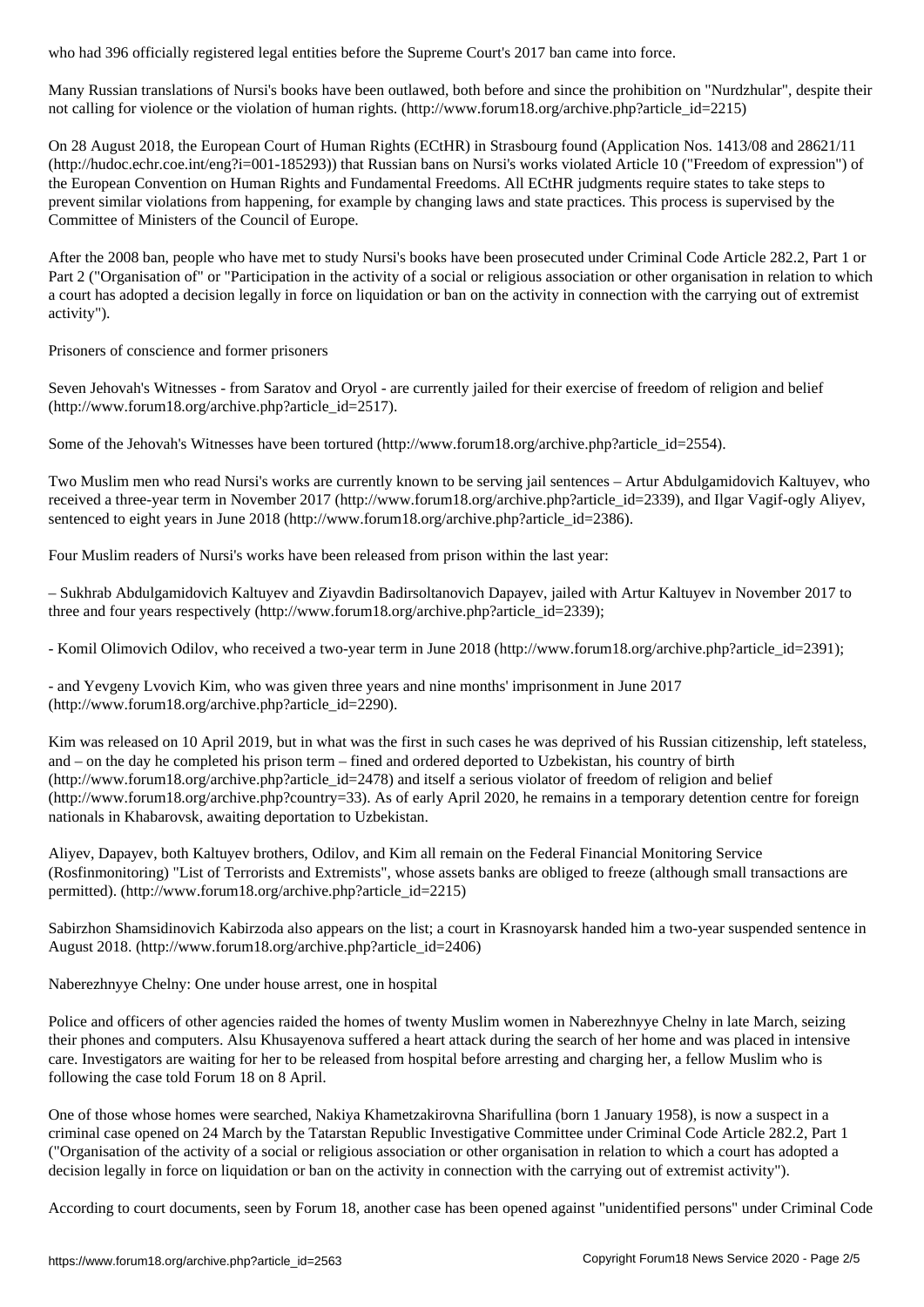court has adopted a decision legally in force on the activity in connection with the activity in connection with the activity in connection with the carrying out of extremistic or extremistic out of extremistic out of extr activity").

On 25 March 2020, Judge Rustem Galimullin of Naberezhnyye Chelny City Court upheld investigators' and prosecutors' request that Sharifullina should be placed under house arrest for two months until 24 May 2020.

During this period, Sharifullina is not allowed to leave her flat except to go for a daily walk between 12.00 and 14.00, as requested by her lawyer, to seek any necessary medical treatment, and to participate in the criminal case as required by investigators. She may not send or receive post, may not use the telephone or the internet, and may not otherwise contact anyone except for her lawyer, the probation authorities, investigators, the prosecutor's office, the court, or emergency services. Any meetings with her lawyer must take place at her home.

According to the house arrest ruling, seen by Forum 18, Sharifullina and others "studied the works of Said Nursi, [and] thereby joined the ranks of the religious association 'Nurdzhular'", "knowing that [Nurdzhular's] activities .. have been recognised as extremism and prohibited, disseminating the goals and objectives of this association, [which consist] of the formation of groups of people with a positive attitude to death, combined with being prepared to sacrifice oneself in the name of the teachings, which creates favourable conditions for the formation of a resource base for other extremist or terrorist organisations using Islamic rhetoric".

Sharifullina stands accused of organising a "madrassah", which met in several flats in Naberezhnyye Chelny on a range of dates in March and April 2019, as well as on "other days" since 2017. Investigators say that members of the group studied the Koran and the Turkish language, as well as Nursi's "Risale-i Nur" (Messages of Light) collection, his "Letters", and "A way to positive service" (all on the Justice Ministry's Federal List of Extremist Materials).

Sharifullina has not yet been formally charged and her name does not appear on the Rosfinmonitoring "List of Terrorists and Extremists". It is unknown when her case will come to trial, though it is likely to be heard at Naberezhnyye Chelny City Court.

Forum 18 wrote to the Tatarstan Republic Prosecutor's Office before the start of the working day on 8 April, asking why Sharifullina was considered dangerous and whether anyone else was subject to prosecution. No reply has been received by the afternoon of the working day of 9 April. Telephones at the Tatarstan Republic Investigative Committee went unanswered when Forum 18 called to enquire about the case on 9 April.

## Naberezhnyye Chelny: Earlier prosecutions

On 19 March 2014, a magistrate's court in Naberezhnyye Chelny found Nakiya Sharifullina guilty under Criminal Code Article 282.2, Part 1, also on charges of organising an "underground madrassah" for women to study Nursi's writings, which prosecutors interpreted as a "Nurdzhular cell". (http://www.forum18.org/archive.php?article\_id=1946) The court fined her 100,000 Roubles. Her fellow defendant in the case, Laura Yuryevna Khapinova, was fined 50,000 Roubles under Criminal Code Article 282.2, Part 2.

Fellow Naberezhnyye Chelny Muslims Ilnur Khalilovich Khafizov and Fidail Kanifovich Salimzyanov were also tried in 2014 for allegedly "continuing the activities" of "Nurdzhular" – Khafizov was fined 100,000 Roubles under Criminal Code Article 282.2, Part 1, and Salimzyanov 50,000 Roubles under Article 282.2, Part 2. (http://www.forum18.org/archive.php?article\_id=1936)

Both the 2014 prosecutions also resulted in confiscated books being burned. (http://www.forum18.org/archive.php?article\_id=1990)

Sharifullina, Khapinova and Salimzyanov lodged appeals against their convictions at the European Court of Human Rights (ECtHR) in 2014 (Application Nos. 45334/14, 69385/14, and 68231/14 respectively). The Court merged their applications with other Nursi-related appeals and sought the Russian government's response on 31 August 2017. Both the government and applicants have since submitted their observations, but there has been no further progress, the Court press office told Forum 18 on 3 April 2020.

## Izberbash: One in detention

FSB security service officers conducted a series of house searches in the town of Izberbash on Dagestan's Caspian Sea coast on 17 March 2020. They then detained and interrogated Ibragim Abdulzhalilovich Murtazaliyev (born 11 July 1966) and Ziyavdin Badirsoltanovich Dapayev (born 12 May 1982). They released Dapayev after questioning, but had Murtazaliyev placed in pre-trial detention for two months in the Dagestani capital, Makhachkala.

It is unknown whether Murtazaliyev has been charged or remains a suspect, or whether he is being investigated under Criminal Code Article 282.2, Part 1 or Article 282.2, Part 2.

Murtazaliyev had previously been a witness in the case against Ilgar Vagif-ogly Aliyev, who received the longest known jail sentence for a reader of Nursi's works in May 2018 (http://www.forum18.org/archive.php?article\_id=2386), and in the first case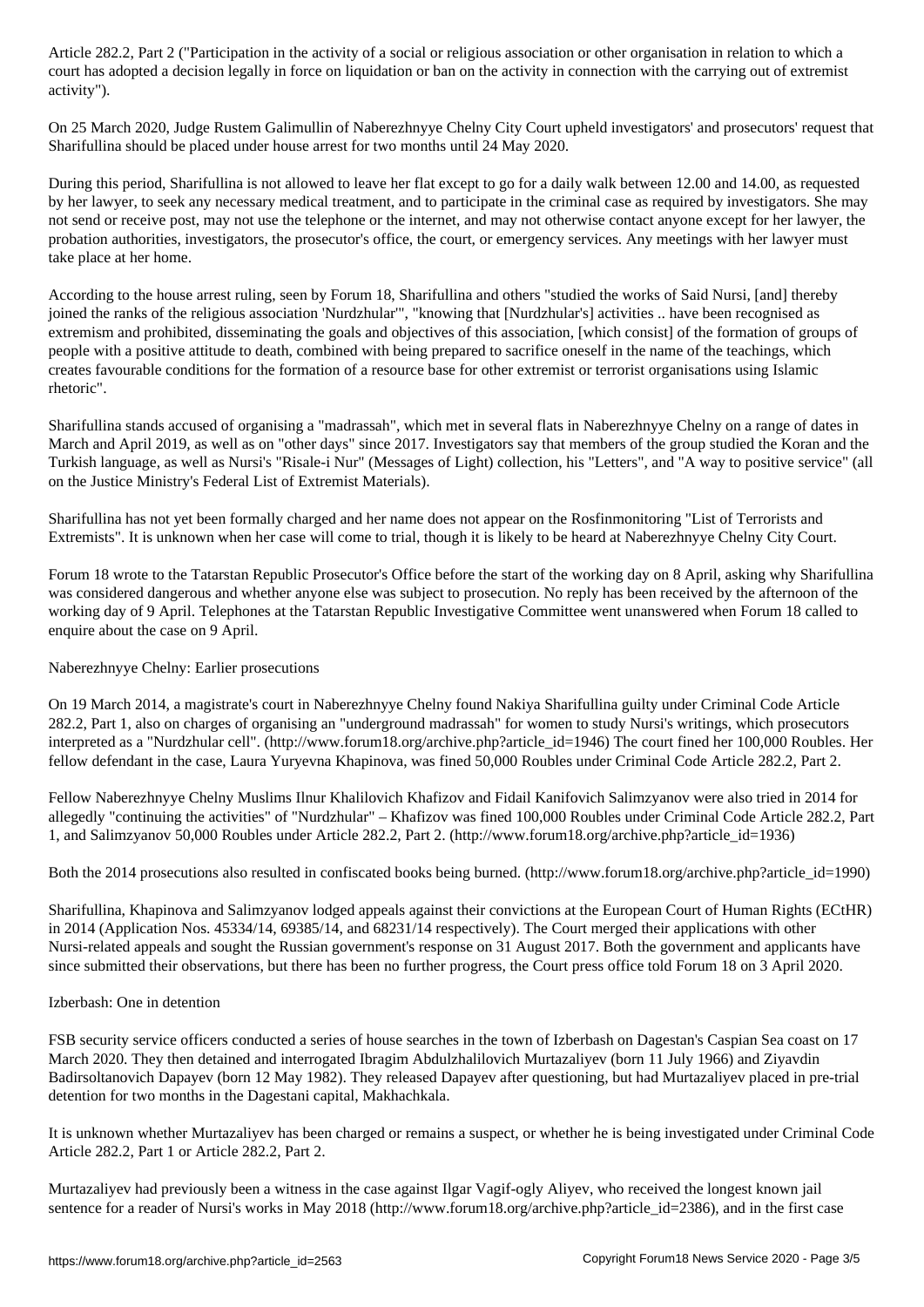Investigators confiscated the men's phones and computers and planted religious literature in their homes, according to a fellow Muslim who is following the case. During questioning, Dapayev refused to give evidence against Murtazaliyev, despite his interrogators threatening him with a return to prison for "violating" his probation, the Muslim added.

Dapayev was released from prison in April 2019 after serving one year and five months of a four-year sentence also imposed for alleged "Nurdzhular" activity. (http://www.forum18.org/archive.php?article\_id=2339)

Dapayev had spent 20 months in an investigation prison in Makhachkala before his trial; a retroactive law which came into force in June 2018 reduces jail sentences by one and half days for every day spent in pre-trial detention. He remains, however, under administrative supervision (which will last for eight years), meaning that he must abide by a range of restrictions, such as a night-time curfew.

Forum 18 wrote to the Dagestan Republic Prosecutor's Office, the Dagestan Republic Investigative Committee, and the Dagestan branch of the FSB before the start of the working day of 8 April, asking what exactly Murtazaliyev did which served as grounds for his detention and prosecution, in what way he was considered dangerous, and whether a criminal case had been opened against anyone else.

The Investigative Committee told Forum 18 on 8 April that questions should be directed to the FSB. Neither the FSB nor the Prosecutor's Office had responded to Forum 18's enquiries by the afternoon of the working day in Dagestan on 9 April.

Murtazaliyev's name was added to the Rosfinmonitoring "List of Terrorists and Extremists" on 1 April 2020.

Murtazaliyev's address in detention is:

367012

Respublika Dagestan

g. Makhachkala

ulitsa Levina, 45

Sledstvenniy Izolator No. 1

(END)

Full reports on freedom of thought, conscience and belief in Russia (http://www.forum18.org/archive.php?query=&religion=all&country=10)

For more background see Forum 18's survey of the general state of freedom of religion and belief in Russia (http://www.forum18.org/archive.php?article\_id=2246), as well as Forum 18's survey of the dramatic decline in this freedom related to Russia's Extremism Law (http://www.forum18.org/archive.php?article\_id=2215).

A personal commentary by Alexander Verkhovsky, Director of the SOVA Center for Information and Analysis http://www.sova-center.ru, about the systemic problems of Russian anti-extremism legislation (http://www.forum18.org/archive.php?article\_id=1468)

Forum 18's compilation of Organisation for Security and Co-operation in Europe (OSCE) freedom of religion or belief commitments (http://www.forum18.org/archive.php?article\_id=1351)

Follow us on Twitter @Forum\_18 (http://twitter.com/forum\_18)

Follow us on Facebook @Forum18NewsService (http://www.facebook.com/Forum18NewsService)

All Forum 18 text may be referred to, quoted from, or republished in full, if Forum 18 is credited as the source.

All photographs that are not Forum 18's copyright are attributed to the copyright owner. If you reuse any photographs from Forum 18's website, you must seek permission for any reuse from the copyright owner or abide by the copyright terms the copyright owner has chosen.

© Forum 18 News Service. All rights reserved. ISSN 1504-2855.